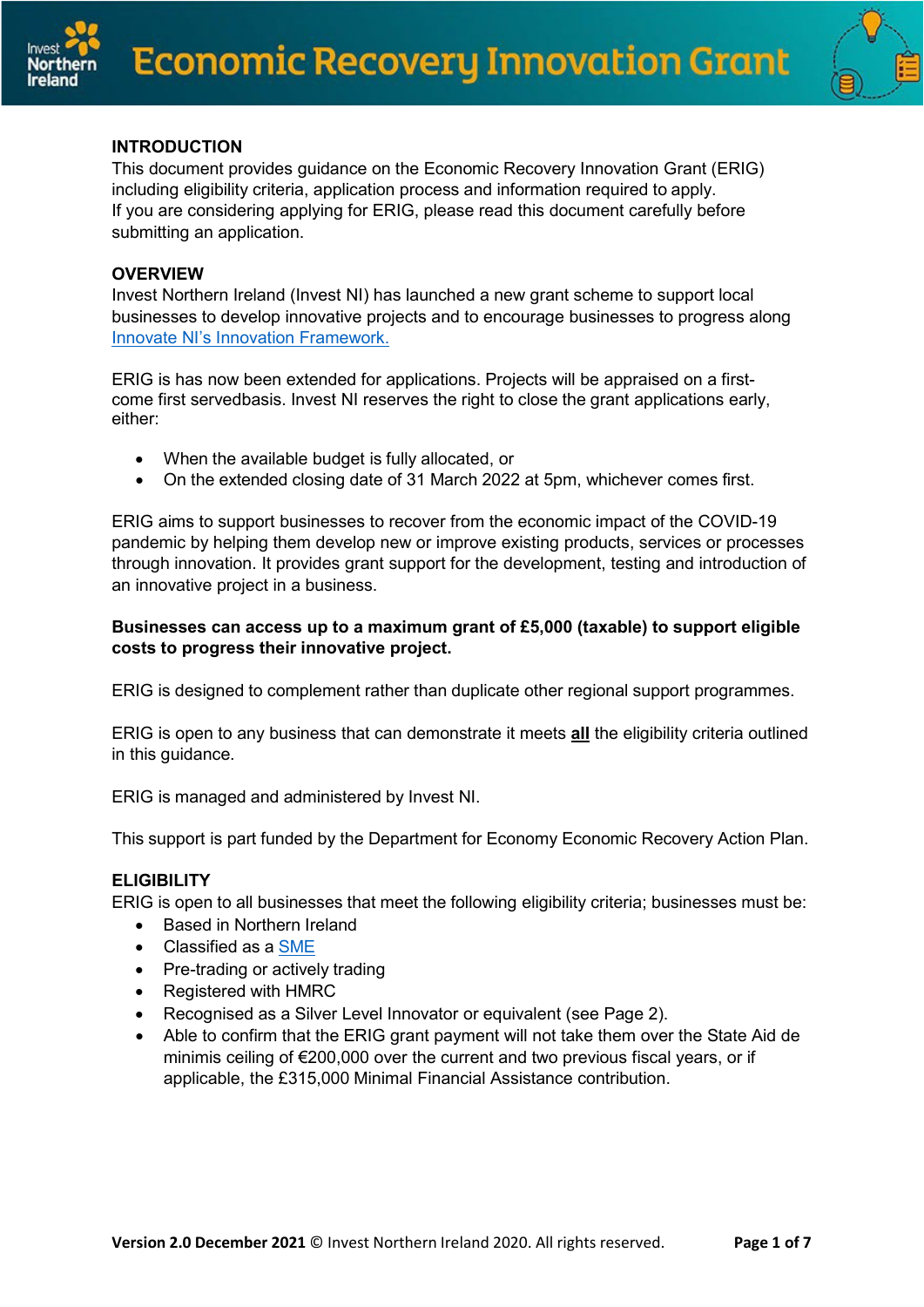



# **SILVER LEVEL INNOVATOR RECOGNITION**

There are four [Innovation Recognition Levels;](https://www.innovateni.com/innovation-recognition-levels) these are issued by Innovate NI based on the applicant's progress against the **Innovation Framework**. Only applicants assessed as Silver Level Innovators or equivalent are eligible to apply for ERIG.

Any business which has obtained Silver Level Innovator recognition **since 01 April 2021** is not required to repeat the Innovation Assessment.

However, if your business has received a Silver Level Innovator recognition from Innovate NI **prior to 01 April 2021**, we require you to re-submit your Innovation Assessment before beginning the ERIG application process to ensure your innovation recognition level is accurate.

The only exception to this criteria is if, when considering the information provided in the Innovation Assessment, Invest NI deems that the business has identified a project that will lead to a new or improved process, product, service or business model which has the potential to deliver **business improvement**.

This business improvement must relate to the actual development of a new or improved product, service, process or business model which enhances the established core business.

In this case, providing that business specific projects have progressed through the equivalent steps of the Innovation Framework (i.e. the business must have selected an innovative project and must be currently developing it), Invest NI may consider the applicant as equivalent to a Silver Level Innovator and provide access to the ERIG application.

ERIG will be restricted to one application per business, for one active innovation project, based on receipt of a Silver Level Innovator recognition (since 01 April 2021), or equivalent.

Bronze, Gold and Platinum Level Innovators are not eligible to apply for ERIG.

# **EXCLUSIONS**

# **A business is not eligible to apply if:**

- It has a current Invest NI Letter of Offer or has received financial support from Invest NI within the last 3 years, however, support via Invest NI Innovation Vouchers and NI Executive COVID Emergency Schemes are excluded from this. For more detail on these exceptions see our [Frequently](https://www.investni.com/economic-recovery-innovation-grant-faqs) Asked Questions.
- It is currently a Bronze Level Innovator, or has received Gold or Platinum Level Innovator recognition in the past.
- The project it is applying for has received financial assistance from another government or public sector source (with the exception of Invest NI Innovation Vouchers).
- It is a primary agricultural producer i.e. those primarily concerned with crop or animal production or forestry or logging or fisheries or aquaculture are not eligible to apply for ERIG. However, agricultural businesses associated with the processing, marketing and retail of agricultural products are eligible to apply.
- The grant received will result in the business exceeding its applicable State Aid de minimis or Minimal Financial Assistance (MFA) ceiling in the last three years are not eligible to apply for ERIG.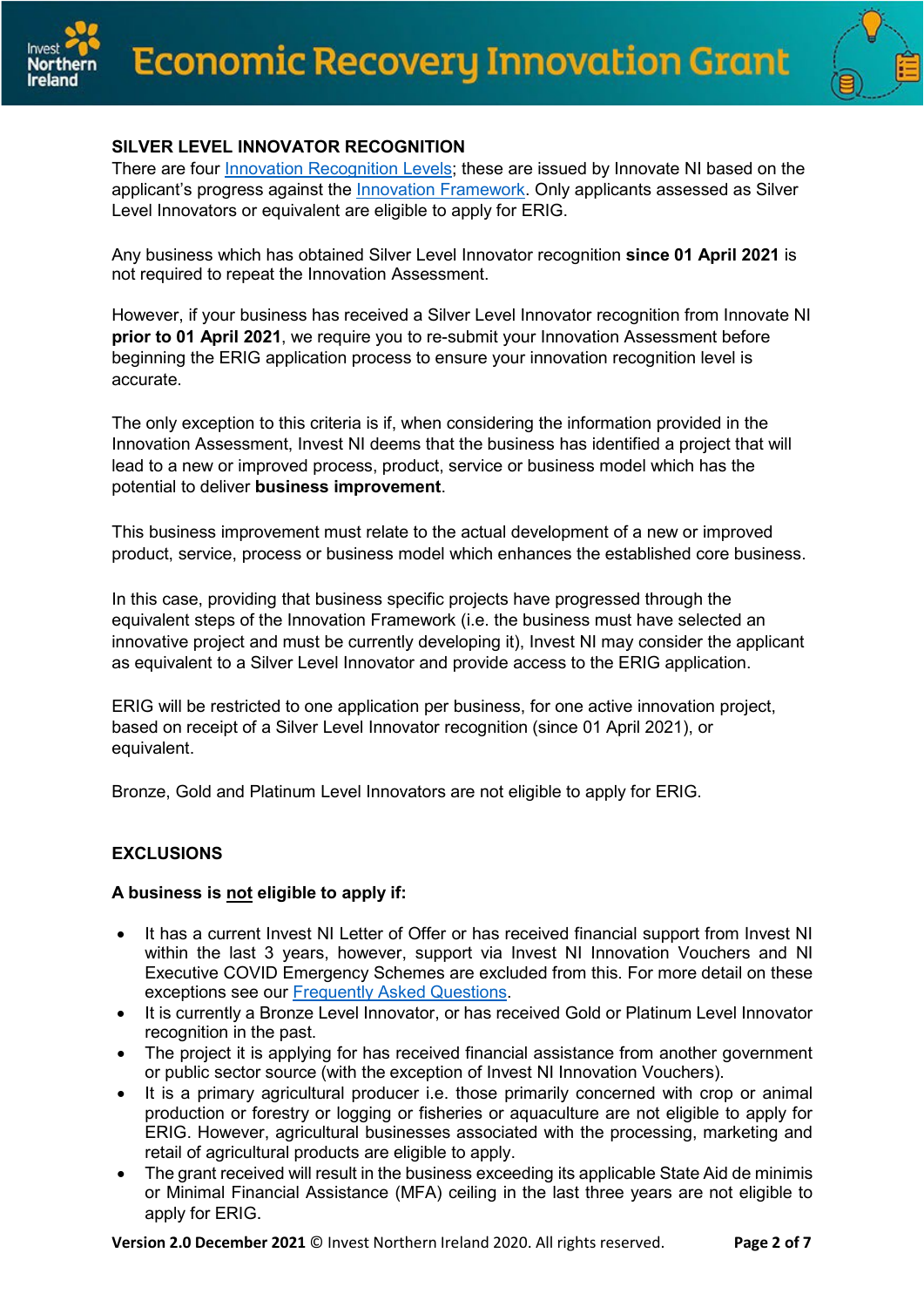



# **FURTHER CONDITIONS**

Other conditions that will be considered and may make your application ineligible are:

- Businesses involved in activities that Invest NI considers as ineligible or as involving unacceptable reputational risk, such as gambling, adult entertainment, tobacco products and cannabis-based products, which are not, authorised as medicines.
- ERIG will be restricted to one application per business, for one active innovation project, based on proof of Silver Level Innovator recognition (since 01 April 2021) or equivalent.

# **ELIGIBLE ACTIVITIES**

Eligible projects can use ERIG to contribute toward the costs of associated with developing the innovative project. Costs may include:

- Testing and developing new products or processes
- Equipment
- Skills Development
- Marketing
- Consultancy

Listed below are the activities that may be used against each cost category:

- **Skills development:** Costs associated with training and/or courses that staff may need to attend associated with the development and implementation of new process, service or product.
- **Marketing:** Costs associated with pre-commercialisation tasks and preparing for market launch such as preparing sales and marketing plans, developing marketing collateral, establishing channels to market etc.
- **Consultancy:** Costs associated with defining the market opportunity for the new product, process or service. These may include financial or technical feasibility studies or completing a scientific literature review.
- **Equipment:** Costs for equipment used during the actual project development stage, i.e. small IT equipment or equipment required to develop and/or implement new or improved product, service, process or business model.
- **Trials and testing:** Costs associated with trialling and testing during the development stage of the new product, service, process or business model.

### **INELGIBILE COSTS**

Costs incurred pre-receipt of an ERIG Letter of Offer **will not** be considered eligible. ERIG cannot be used to support or subsidise existing salary costs.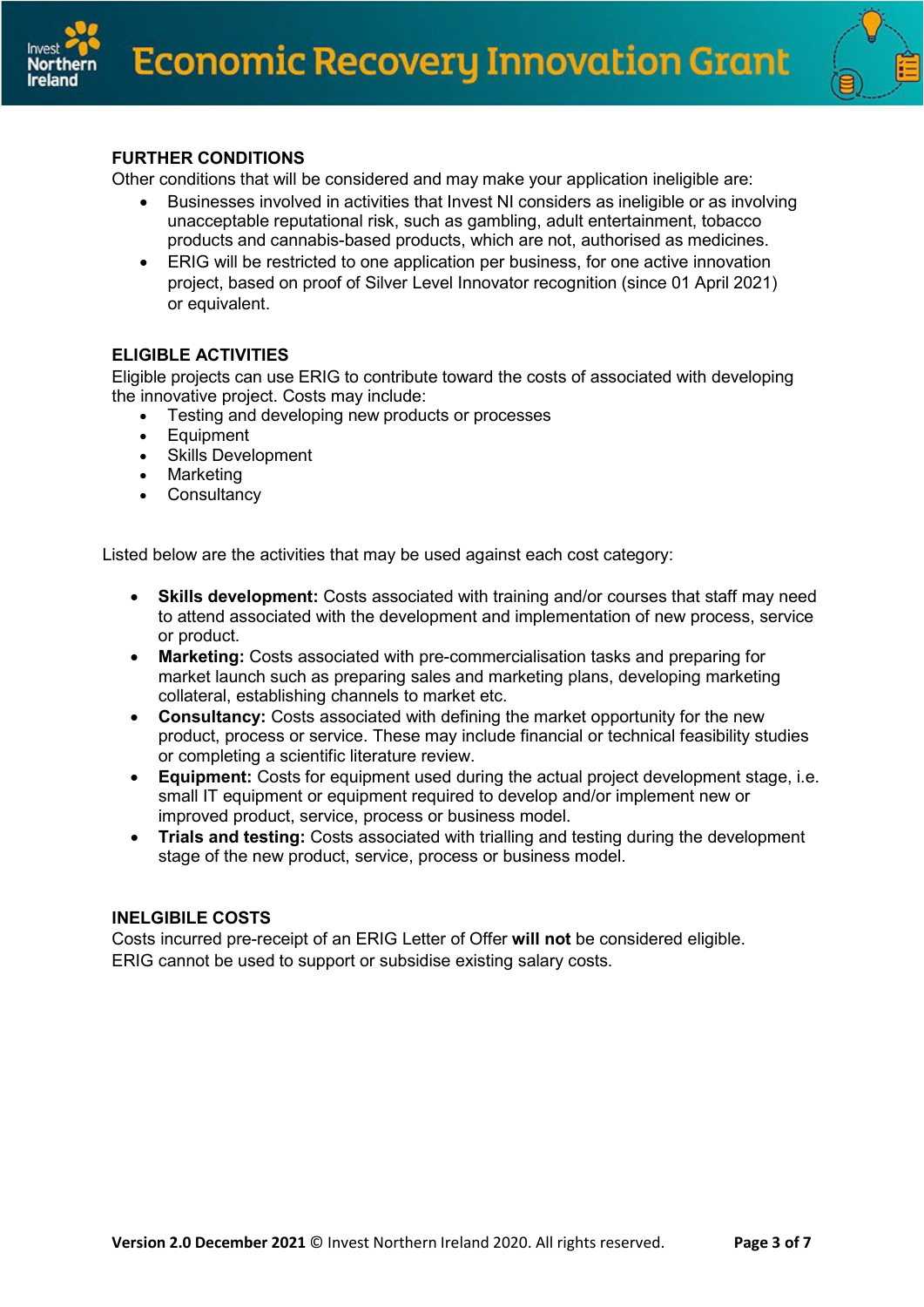



## **TIMESCALES**

ERIG has now been extended for applications. Projects will be appraised on a firstcome first served basis. Invest NI reserves the right to close the grant applications:

- When the available budget is fully allocated, or
- On 31 March 2022 at 5pm, whichever comes first.

Invest NI recommends that you apply as early as possible, as the assessment and application process may take **several weeks** to complete.

Businesses must complete all **3 steps of the application process** (detailed below) by 31 March 2022.

Therefore, we advise businesses complete the Eligibility Checker (Step 1) and submit their Innovation Assessment (Step 2) **by Wednesday 23 March 2022** to allow sufficient time to complete the ERIG application (Step 3), if eligible.

Please read and check your application before submission as corrections or additional information provided after the closing date may delay processing of your application to such an extent that the available budget is expended.

### **Applications are only considered valid if all sections of the application form have been fully completed. Only valid applications will be processed.**

#### **HOW TO APPLY**

Before you start the application process, we recommend you familiarise yourself with the [Frequently](https://www.investni.com/economic-recovery-innovation-grant-faqs) Asked Questions document.

#### **The ERIG process is a 3-step process:**

#### **Step 1 – Complete the Eligibility Checker**

This online checker will ask you key questions relating to the funding scheme's criteria, quickly assessing if you are eligible to apply for ERIG. Find out if you are eligible to apply for ERIG by completing the **[Eligibility](https://www.investni.com/economic-recovery-innovation-grant) Checker.**

### **Step 2 – Apply to Innovate NI for your Innovation Recognition Level**

If your business meets Invest NI's main eligibility requirements, but is not in possession of Silver Level Innovator recognition (dated 01 April 2021 or later), you will be directed to complete and submit an [Innovation Assessment](http://www.innovateni.com/assessment) to Innovate NI.

#### **Completing your Innovation Assessment**

The Innovation Assessment takes around 30 minutes to complete and all the questions are mandatory unless indicated.

Complete the form using one innovative idea only, and make sure that your idea aligns with the definition that innovation is a novel idea that creates value.

Make sure you explain the following in detail:

- How your idea will/does **add value** to your business.
- How your idea **clearly differs** from what others are offering.

**Version 2.0 December 2021** © Invest Northern Ireland 2020. All rights reserved. **Page 4 of 7**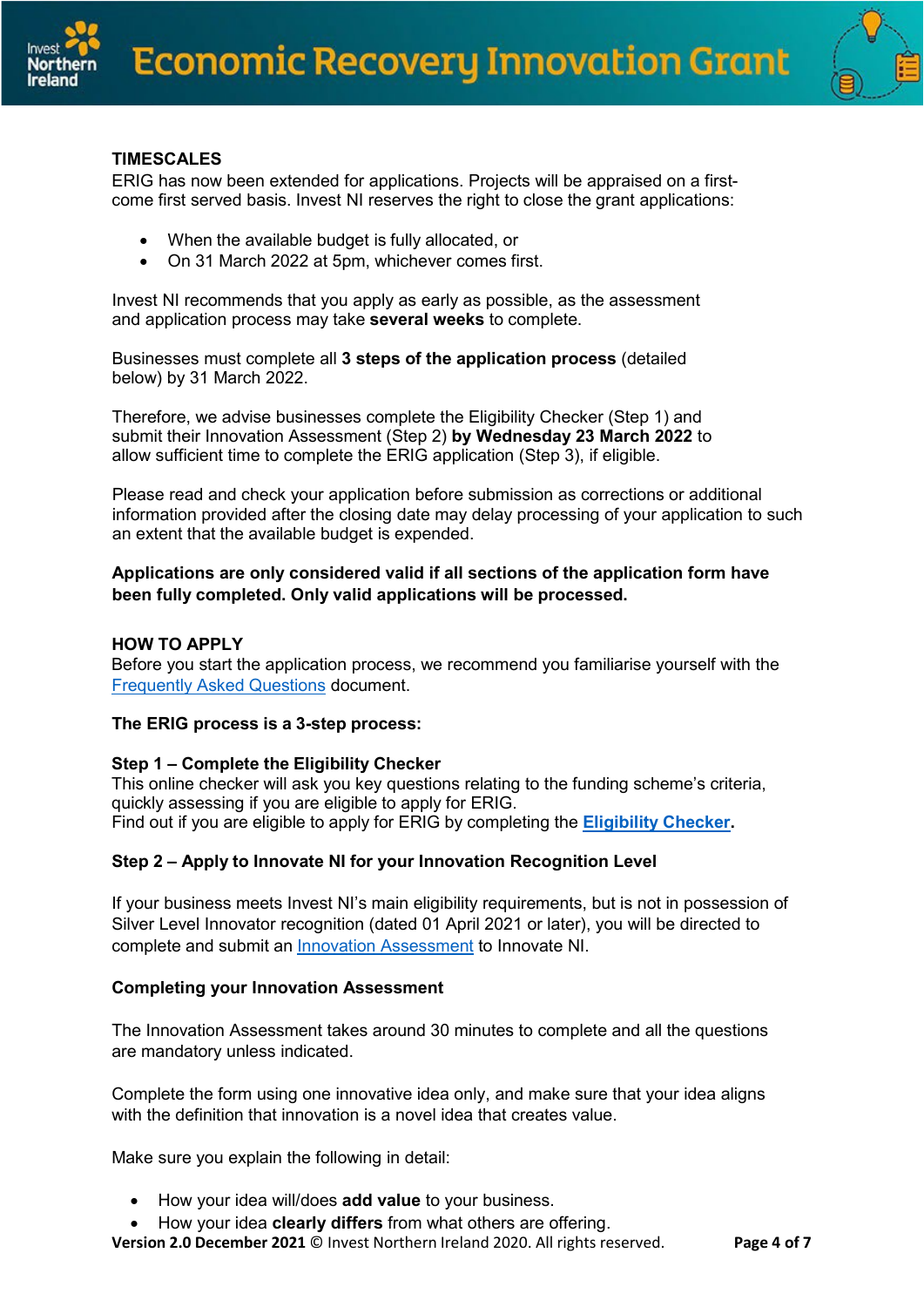



- How you will/did **evaluate and test** your idea.
- If introducing new digital technology, how did this change/improvement to your services/business model add value to your business.

It may take several weeks to assess your innovation activities and issue an Innovation Recognition Level, if appropriate.

Businesses assessed as a Silver Level Innovator (or equivalent) will be notified by email that they may be eligible for ERIG support and granted access to the application form on the MyINI.investni.com Customer Portal.

# **Step 3 – Apply for ERIG**

Invest NI will provide all eligible businesses access to the online application on MyINI via email.

# **WHAT YOU WILL NEED TO APPLY**

To complete your online ERIG application you will need to provide the following information:

- Your business details including information such as business type, trading and SME status, the number of employees, sales turnover, industry sector, etc.
- An overview of the proposed innovation project which has received Silver Level Innovator recognition (or equivalent) which you wish to progress. Include information on what the project will do, how it will benefit your business, how you propose to use this funding,any risks associated with the project and how you propose to mitigate against them.
- Project details including costs, relevant tasks, timeframes and proposed outcomes.
- Information on state aid (to help us to assess the requirements for your business).

You will need to provide **five** types of documents electronically:

**Proof of identity**: A form of Photographic ID, such as a scanned or photograph copy of a valid passport or a current (full or provisional) driving licence photo card. In the case of a limited company this must be a registered Director of the applicant company.

**Proof of business legitimacy:** A clear and legible scanned, photograph or screenshot copy of your HMRC SA302 or tax calculation document, or your SA250 document, which demonstrates that the applicant is a business. This should show your Unique Taxpayer Reference (UTR), as well as your/business/company name and address. For Limited companies the UTR number should be in the name of the registered legal business entity.

**Proof of address:** A utility bill, bank statement, rates bill, etc for the business dated within the previous three months of the date you submit your application.

**Bank details:** A UK (sterling) bank statement for an account used by your business that confirms your business entity, bank account number and sort code (only provide bank account details where a BACS payment can be accepted). The statement must be dated within the last three months of the date you submit your application. For limited companies the bank statement should be in the name of the legal business entity.

**Silver Level Innovator status (or equivalent):** A copy of your Silver Level Innovator certificate awarded from Innovate NI (issued on or after 01 April 2021) or written proof of the outcome of your Innovation Assessment.

**Version 2.0 December 2021** © Invest Northern Ireland 2020. All rights reserved. **Page 5 of 7**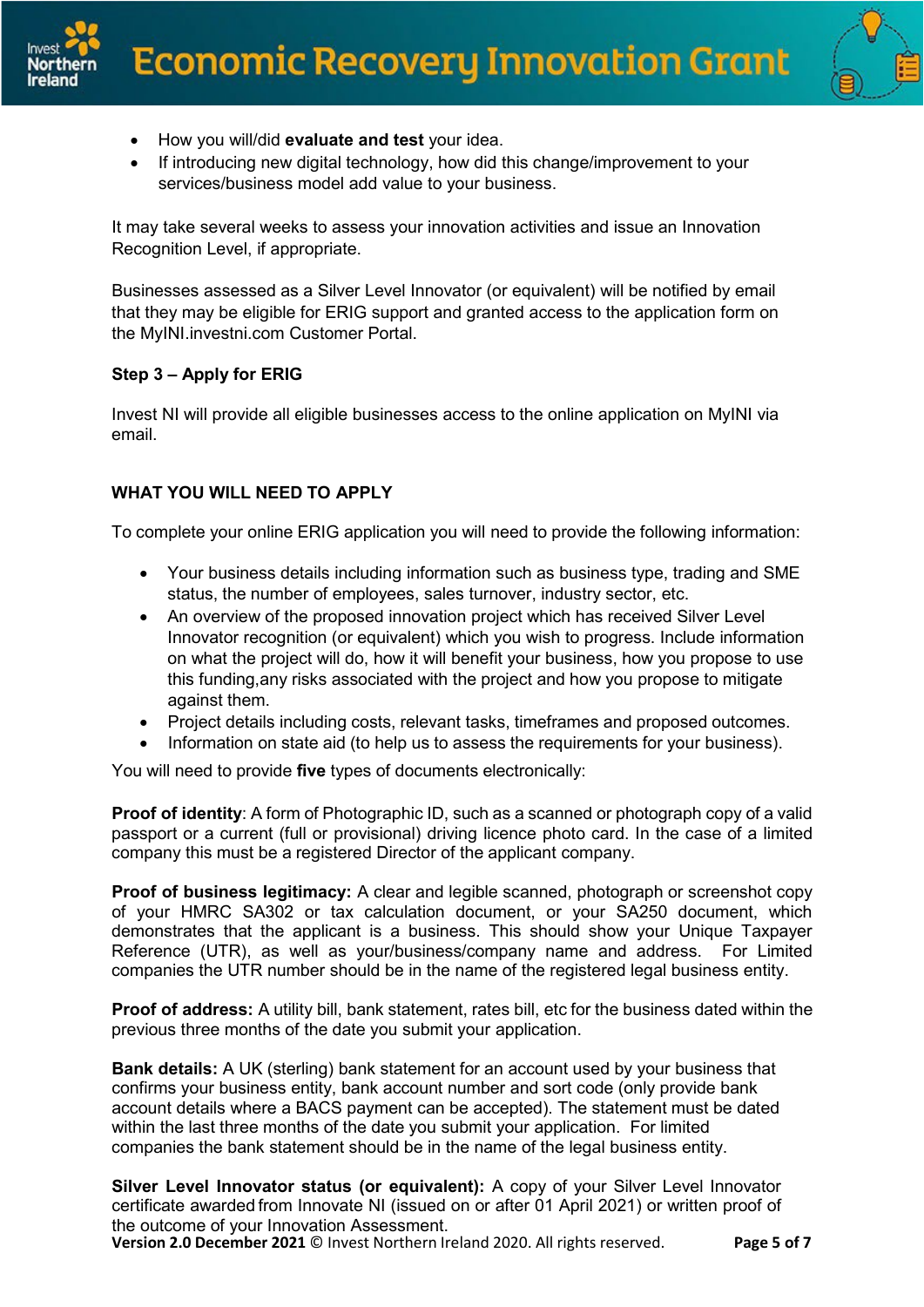



Please note only costs incurred after acceptance of an ERIG Letter of Offer will be considered eligible.

## **Upload supporting documents**

Attach documents to your application by clicking the 'Attach Documents' button at the relevant section. You will need to provide a description of the document to identify the document provided. Please note the maximum size of each attachment is 3MB.

- A brief description for each file uploaded is required.
- Attachments should be in either PDF, PNG, JPG or JPEG format.

## **APPLICATION PROCESS**

Eligible businesses which are granted access to MyINI will be asked to complete several different sections and we recommend answering all the questions as fully as possible. The ERIG application process takes approximately one hour to complete.

You can save your application and return to it at any time, prior to the closing date of 5pm, 31 March 2022 or when the available budget is fully allocated whichever comes first.

If it is considered necessary to close the scheme prior to 31 March 2022, you will be notified by email of the amended closing date in advance.

## **VERIFYING YOUR APPLICATION**

Your application will be verified based on the information you provide in your online application form, which must be submitted before the closing deadline.

Please note, Invest NI will only progress applications that have provided **all** the electronic supporting documentation required, otherwise Invest NI reserves the right to reject your application or put your application on hold, which will delay its progress until the correct documentation is obtained.

Your application will be checked against the ERIG eligibility criteria and the information provided in your Innovation Assessment. The status of your application form can be viewed at any stage on the Customer Portal.

### **NOTIFICATION OF FUNDING DECISION**

A final decision may take up to two weeks from submission of your application on the Customer Portal to notification of the funding decision. The submission deadline for ERIG applications is 31 March 2022 at 5pm.

Please do not start your innovative project, incur cost or pay deposits until you receive written confirmation of funding from Invest NI. If you incur costs because you have signed contracts, given permission to start work, raised invoices or made payments before funding is approved, these costs cannot be considered and could prevent you from accessing any of the funding awarded.

All applicants will be informed on the outcome of their ERIG application.

# **ACCEPTING YOUR LETTER OF OFFER**

Invest NI grant support is issued to customers in a contract known as a Letter of Offer. Once an application is approved, successful applicants will be informed, and a Letter of Offerwill be issued.

All Letters of Offer must be signed and accepted within the required timeframe, otherwise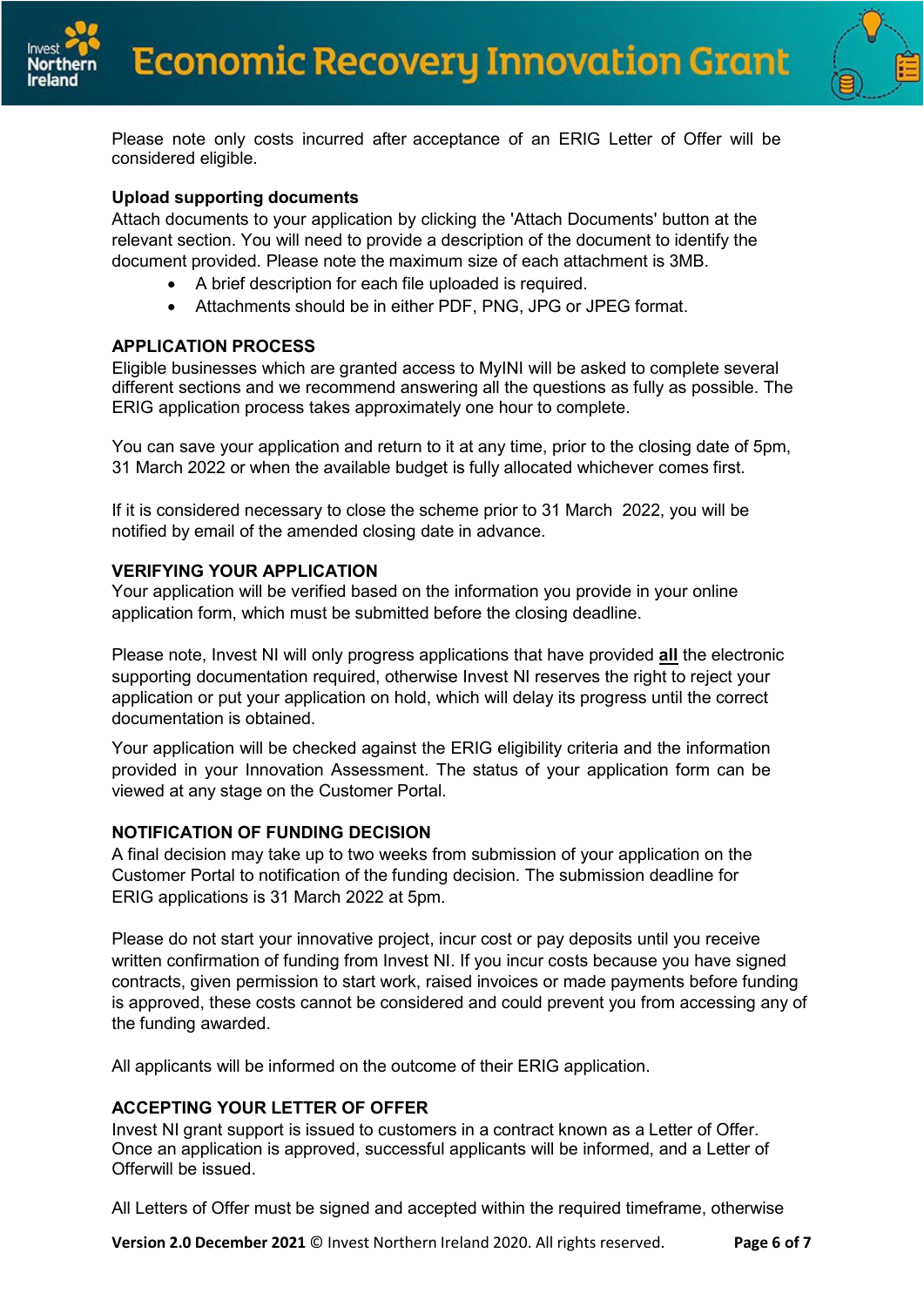

the Offer will become invalid.

In line with Invest NI's Digital Transformation Strategy, Letters of Offer are issued and accepted digitally as standard, using a digital signatures platform. The digital signatures platform used by Invest NI is [Signable.](https://www.signable.co.uk/) Please read the [step-by-step](https://www.investni.com/support-business/claims/accepting-your-letter-offer) [guidance](https://www.investni.com/support-business/claims/accepting-your-letter-offer) on how to accept your Letter of Offer through Signable.

Once Invest NI has received your signed Letter of Offer this will constitute acceptance of your offer and will automatically trigger a grant payment to be made to the appropriate business bank account provided.

# **COMPLAINTS AND FEEDBACK PROCEDURE**

Invest NI will determine at its sole discretion:

- whether sufficient information has been provided to validate an application.
- whether an application has been successful.
- the amount and terms of funding awarded.

If you have any enquiries about your application please [contact us](https://www.investni.com/economic-recovery-innovation-grant-enquiry-form) and a member of the ERIG team will get back to you.

## **YOUR RESPONSIBILITIES**

You are responsible for providing accurate and true information on your application.

The provision of wrong or misleading information is an offence and any such information may be used against you in any subsequent criminal investigation.

The information provided by you on this application form may be made available to other departments or agencies for the purposes of preventing or detecting crime.

# **DATA PROTECTION AND HANDLING**

ERIG is managed and administered by Invest NI who will have access to the information you provide as part of your application; both as a means to assess your eligibility and to conduct any post scheme governance assessments.

As this financial support is sourced from public funds Invest NI will, in the interest of openness and transparency, proactively publish limited information on the funding including:

- Name of applicant
- Application title
- Amount of assistance

Invest NI will handle your data in compliance with applicable laws including the General Data Protection Regulation and the Data Protection Act 2018. For further details on our data handling practices please see the **Invest NI [Privacy](http://www.investni.com/privacy) Notice** 

### **STATE AID**

From 1 January 2021, all subsidies provided by public authorities in Northern Ireland must comply with either the EU State aid rules or the subsidy control chapter of the EU-UK Trade and Cooperation Agreement and any other international subsidy commitments.

This grant will therefore be paid either on the basis that it complies with all the terms and conditions of Commission Regulation ((EU) No 1407/2013 of 18 December 2013 (De Minimis aid Regulation), or that it complies with the subsidy control chapter of the EU-UK Trade and Cooperation Agreement and any other international subsidy commitments. The differentiation is that:

**Version 2.0 December 2021** © Invest Northern Ireland 2020. All rights reserved. **Page 7 of 7**